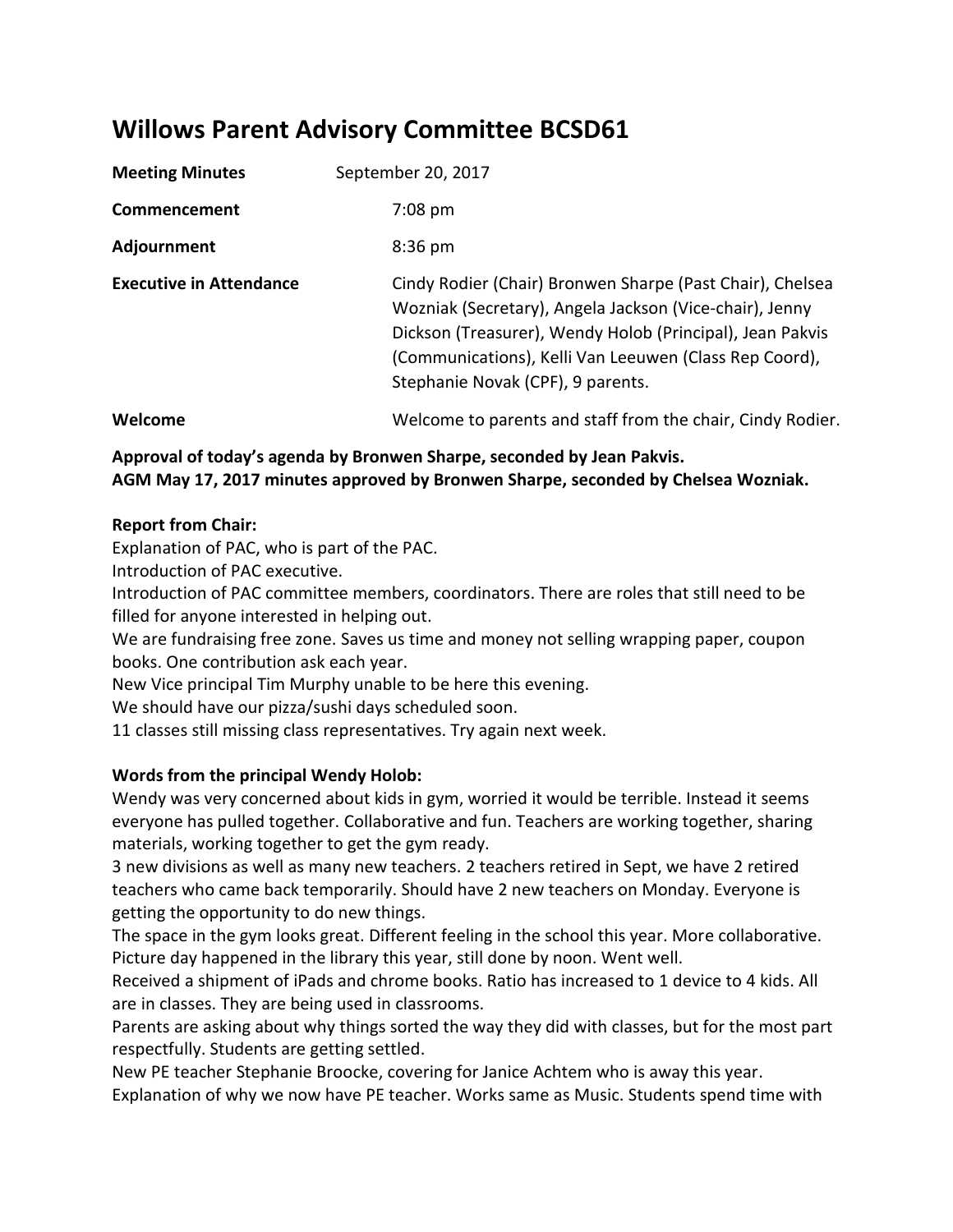PE teacher, while regular teacher has prep time. 1 block of PE with PE teacher each week. Regular teacher does daily physical education. More devoted librarian time. Computers will be in the classroom, not in a lab. Children find being in the gym/portable desirable. 28 full time teachers, plus others. 3 new divisions. School population down from 624 to 595. Many new teachers. All keen and enthusiastic. 8 spaces left in english, grade k-2, french mostly full. A couple spaces left. No assemblies yet. Planning for full school assemblies when kids are out of the gym. Kids need to avoid entering the construction area. CTV is investigating the portables.

#### **Kelli Van Leeuwen:**

Oak Bay Police has a survey going. Community Priorities. Look at Oak Bay Police website/facebook page. Will be tweeted by PAC, will be put in next newsletter.

## **Report from Megan Squires, Education and engagment coordinator, CRD, Active and Safe Routes to School:**

Willows did an action plan last Spring to encourage families to get school by means other than car, or to park farther away and walk a short distance. Barriers to active travel identified.

We can have family education night to learn about encouraging active travel.

At a pre-existing event at the school, add on this for information.

Pair up with other neighbourhood schools to do education and outreach.

Oct 2-6 active travel. Willows not currently registered, but we can still partcipate.

Be great to do an event in October as well as bike-to-school week in May.

Willows has three "drive to 5" minute walk locations. Drop kids or park and walk the 5 minutes into school.

We could put in covered bike racks to keep bikes dry.

Megan is our resource to coordinate and educate.

# **Lise Richard, Infrastructure and Enforcement.**

Does larger scale projects, has more background and knows the data. Is working with principal.

# **Report from Vice-Chair/event planning:**

Ice Cream social needs volunteers. Explanation of the social, what happens, how much fun it is to voluteer. Please approach Angela to volunteer.

# **Playground update from Bronwen:**

163/400+ families responded.

Comments mostly positive. Questions were answered and those answers will come out soon. Have money to purchase the playground, need money to install.

Installation won't happen until late spring by the district due to competing projects (portables) and weather.